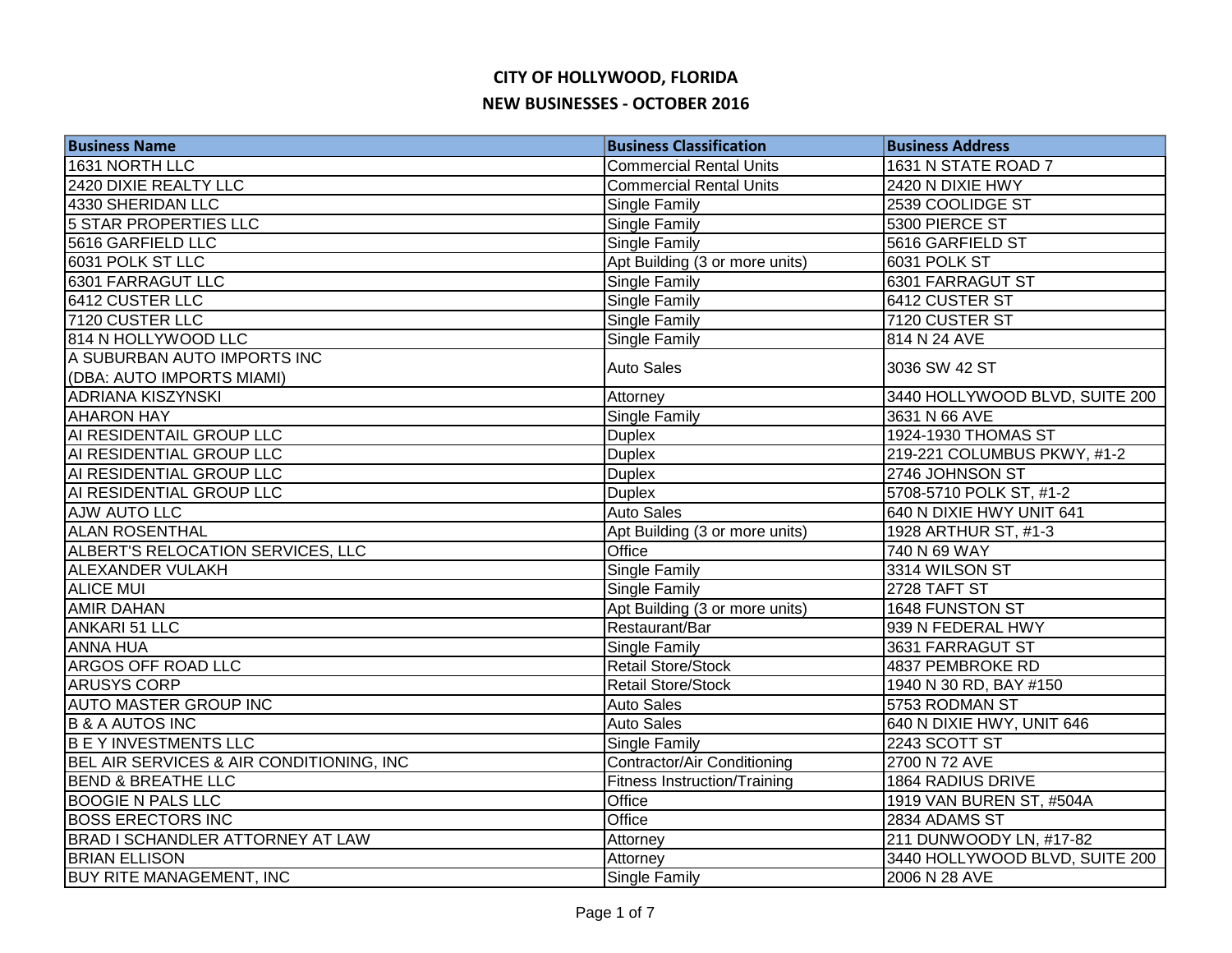| <b>Business Name</b>                     | <b>Business Classification</b>       | <b>Business Address</b>          |
|------------------------------------------|--------------------------------------|----------------------------------|
| <b>CF &amp; M INVESTMENTS LLC</b>        | Single Family                        | 5724 GARFIELD ST                 |
| CAMBRIDGE SQUARE OF HOLLYWOOD ASSOCIATES | Apt Building (3 or more units)       | 6741 JOHNSON ST                  |
| CAMBRIDGE SQUARE OF HOLLYWOOD ASSOCIATES | Apt Building (3 or more units)       | 6741 JOHNSON ST                  |
| CAMBRIDGE SQUARE OF HOLLYWOOD ASSOCIATES | Apt Building (3 or more units)       | 6741 JOHNSON ST                  |
| <b>CAROL SHALABY</b>                     | Attorney                             | 3440 HOLLYWOOD BLVD, SUITE 200   |
| <b>CASILDO RODRIGUEZ</b>                 | <b>Duplex</b>                        | 2223-2225 GARFIELD ST            |
| CHOCO LOVER LLC                          | <b>Retail Store/Stock</b>            | 1940 N 30 RD                     |
| CHRISTINA CAPITAL GROUP LLC              | <b>Duplex</b>                        | 5835 MCKINLEY ST                 |
| CMFG LIFE INSURANCE CO                   | Insurance Company/Life               | <b>INSURANCE -- OUTSIDE CITY</b> |
| COMPANION LIFE INSURANCE CO.             | Insurance Company/Life               |                                  |
| <b>CROWN ROYAL INVESTMENTS INC</b>       | Condominium Rental                   | 4040 N HILLS DR, #5              |
| <b>CSMA FT LLC</b>                       | Single Family                        | 2931 N 66 AVE                    |
| <b>CSMA FT LLC</b>                       | Single Family                        | 1943 THOMAS ST                   |
| <b>CSMA FT LLC</b>                       | Single Family                        | 6404 FLETCHER ST                 |
| <b>CSMA FT LLC</b>                       | Single Family                        | 2111 PLUNKETT CT                 |
| <b>CSMA FT LLC</b>                       | Single Family                        | 5736 SIMMS ST                    |
| <b>CSMA FT LLC</b>                       | <b>Single Family</b>                 | 2127 ARTHUR ST                   |
| <b>CSMA FT LLC</b>                       | Single Family                        | 5740 DOUGLAS ST                  |
| <b>CSMA FT LLC</b>                       | Single Family                        | 2621 FLETCHER ST                 |
| DANIEL A ALVAYERO                        | Internet Sales                       | 3501 JACKSON ST, #409            |
| <b>DENESE V INNISS LLC</b>               | Transportation/Sightseeing           | 1318 N OCEAN DR                  |
| (DBA: SOUTH BEACH LADY)                  |                                      |                                  |
| DENTAL DREAMS OF HOLLYWOOD LLC           | Office                               | 4700 SHERIDAN ST, STE #S         |
| DIXIE I FOOD MARKET, INC                 | Grocery/Convenience Store            | 1696 S. 22 AVE #B                |
| <b>D'LUX RESTAURANT AND BAR LLC</b>      | Restaurant/Bar                       | 2333 HOLLYWOOD BLVD              |
| <b>DRIVE MAXX LLC</b>                    | Auto Sales                           | 640 N DIXIE HWY, UNIT 656        |
| DRIVE ME TO BETTER SPEECH, LLC           | Therapist/Speech                     | 2216 RODMAN ST                   |
| <b>DUGGAN &amp; DUGGAN REALTY LLC</b>    | <b>Broker/Real Estate</b>            | 2659 COOLIDGE ST                 |
| <b>EDEN AMARE TEKLEWOLD</b>              | Single Family                        | 1401 S 22 CT                     |
| <b>EDUARDO FALCON</b>                    | Single Family                        | 1858 FLETCHER ST                 |
| <b>ELYON GLOBAL INVESTMENT LLC</b>       | Single Family                        | 4307 TAYLOR ST                   |
| <b>EXECUTIVE LEASING INC</b>             | Internet Sales                       | 509 S 21 AVE #103                |
| <b>EXECUTIVE RISK INDEMNITY INC</b>      | Insurance Company/Casual & Liability | <b>INSURANCE -- OUTSIDE CITY</b> |
| FANTASY HOLLYWOOD CORP                   | Cosmetologists/Facials               | 2106 TYLER ST                    |
| FLAMINGO FLORIDA 1960 LLC                | Restaurant/Bar                       | 2033 HOLLYWOOD BLVD              |
| FLORIDA PROFESSIONAL LAW GROUP, PLLC     | Attorney                             | 4600 SHERIDAN ST, STE 303        |
| FLORIDA WUSHU KUNG FU ACADEMY INC        | <b>School/Martial Arts</b>           | 613 N 21 AVE                     |
| FOOD MARKET Y CAFETERIA LA CATRACHA INC  | Grocery/Convenience Store            | 5948 THOMAS ST                   |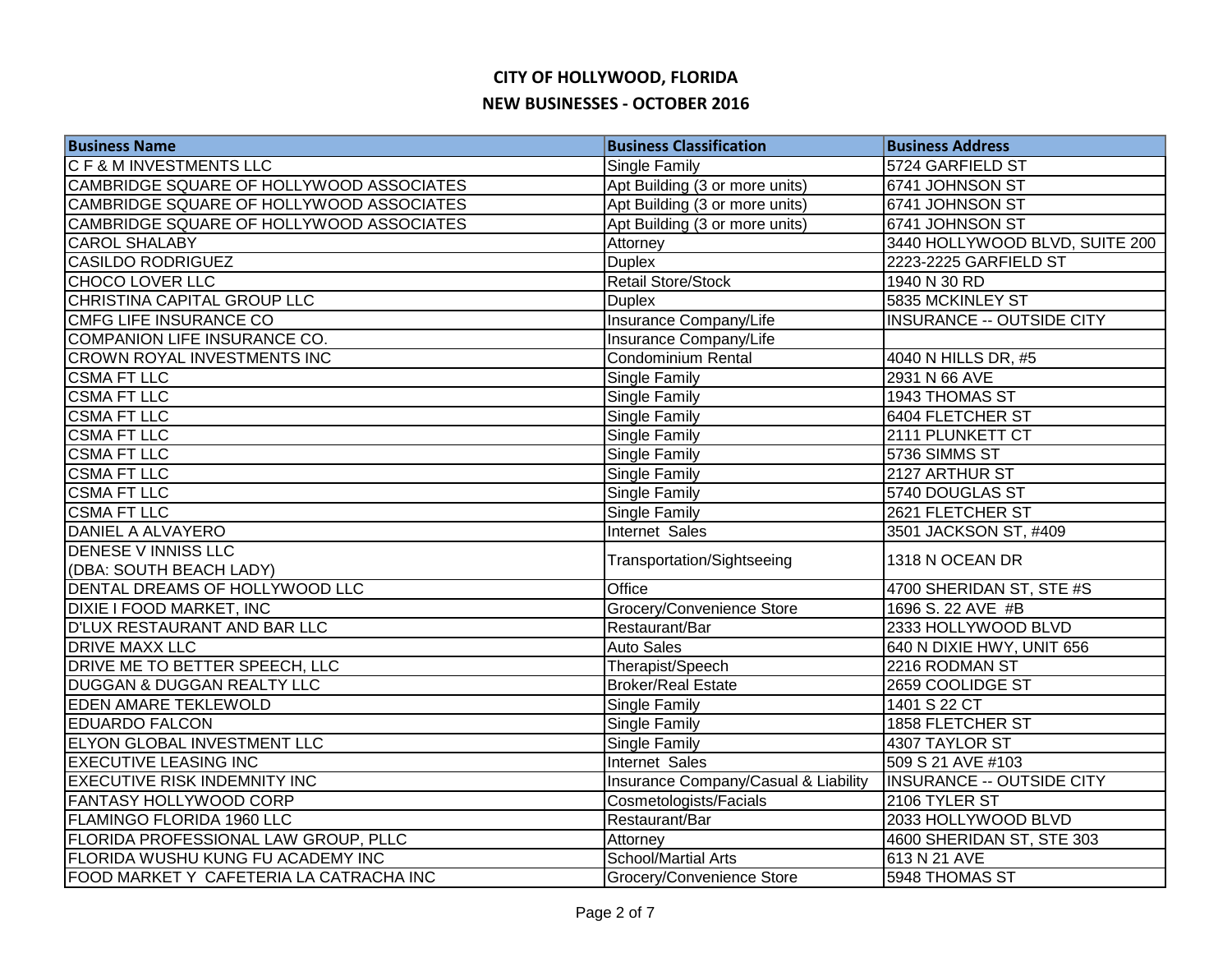| <b>Business Name</b>                          | <b>Business Classification</b> | <b>Business Address</b>        |
|-----------------------------------------------|--------------------------------|--------------------------------|
| <b>G &amp; GJ INVESTMENT 77 INC</b>           | Single Family                  | 1925 THOMAS ST                 |
| <b>GABLER WALSH INC</b>                       | Single Family                  | 1000 DIPLOMAT PKWY             |
| <b>GAIL MCKEON</b>                            | <b>Duplex</b>                  | 5908 MCKINLEY ST               |
| <b>GENERATIONS AUTO SALES INC</b>             | <b>Auto Sales</b>              | 640 N DIXIE HWY, SUITE 662     |
| <b>GEORGE H. FRIEDMAN, CPA</b>                | Accountant/Auditors            | 2640 HOLLYWOOD BLVD #116       |
| <b>GFK ENTERPRISES INC</b>                    | Photo/Lab Studio               | 5450 S STATE ROAD 7            |
| (DBA: INNOVATIVE STUDIO)                      |                                |                                |
| <b>GG APPAREL DECORATION CO</b>               | Office                         | 3505 POLK ST, #1-2             |
| <b>GHASEM JAFARMADAR</b>                      | Single Family                  | 1837 JOHNSON ST                |
| <b>GHASEM JAFARMADAR</b>                      | Single Family                  | 1855 JOHNSON ST                |
| <b>GILLIAN SARTINI BRAUNER</b>                | Condominium Rental             | 2000 TAYLOR ST, #2A            |
| <b>GIOVANNI AMAYA</b>                         | Single Family                  | 5300 HARRISON ST               |
| <b>GIOVANNI COLPANI</b>                       | Single Family                  | 4801 JEFFERSON ST              |
| <b>GIOVANNI COLPANI</b>                       | Single Family                  | 2720 TAFT ST                   |
| <b>GLOBAL RIGGING SOLUTIONS INC</b>           | Office                         | 205 S 57 TER                   |
| <b>GOLDEN GLOBAL EQUITY LLC</b>               | <b>Single Family</b>           | 5016 JOHNSON ST                |
| <b>GRACE MURTADA</b>                          | Attorney                       | 3440 HOLLYWOOD BLVD, SUITE 200 |
| <b>GRANDINE CORP.</b>                         | <b>Condominium Rental</b>      | 2146 VAN BUREN ST, #402        |
| <b>GREENFIELD USA ENTERPRISE LLC</b>          | <b>Auto Sales</b>              | 5852 PLUNKETT ST               |
| <b>HAWKINS INC</b>                            | <b>Distribution Office</b>     | 5705 DEWEY ST                  |
| (DBA: THE DUMONT COMPANY)                     |                                |                                |
| <b>HCG ASSISTED DIET LLC</b>                  | <b>Health Salon</b>            | 1915 HOLLYWOOD BLVD            |
| (DBA: BODYOLOGY CENTER)                       |                                |                                |
| <b>HENRY H MURAWSKI LLC</b>                   | Single Family                  | 2320 POLK ST                   |
| <b>HERBERT GORLIN</b>                         | Single Family                  | 4410 TAYLOR ST                 |
| <b>HIGHWAY RUNNERS LLC</b>                    | Dispatch                       | 3625 PEMBROKE RD, BAY C16      |
| <b>HILLER CONSULTING LLC</b>                  | Apt Building (3 or more units) | 5908-5912 GARFIELD ST          |
| <b>HOLLYWOOD MEDICAL &amp; REHABILITATION</b> | Chiropractor/Chiropodist       | 4001 HOLLYWOOD BLVD, SUITE B   |
| HS TH 403 LLC                                 | <b>Condominium Rental</b>      | 2146 VAN BUREN ST, #403        |
| HS TH 404 LLC                                 | <b>Condominium Rental</b>      | 2146 VAN BUREN ST, #404        |
| <b>INFRANETCA INC</b>                         | Office                         | 1317 S 28 AVE                  |
| <b>ISSACS MODELS LTD</b>                      | Single Family                  | 2138 VAN BUREN ST, #609        |
| JAEA RESTAURANT HOLDINGS LLC                  | Restaurant/Bar                 | 3350 OAKWOOD BLVD              |
| (DBA: WENDY'S OLD FASHIONED HAMBURGER #8638)  |                                |                                |
| JAEA RESTAURANT HOLDINGS LLC                  | Restaurant/Bar                 | 3535 HOLLYWOOD BLVD            |
| (DBA: WENDY'S OLD FASHIONED HAMBURGERS #1949) |                                |                                |
| JAEA RESTAURANT HOLDINGS LLC                  | Restaurant/Bar                 | 5511 SHERIDAN ST               |
| (DBA: WENDYS OLD FASHIONED HAMBURGERS #2588)  |                                |                                |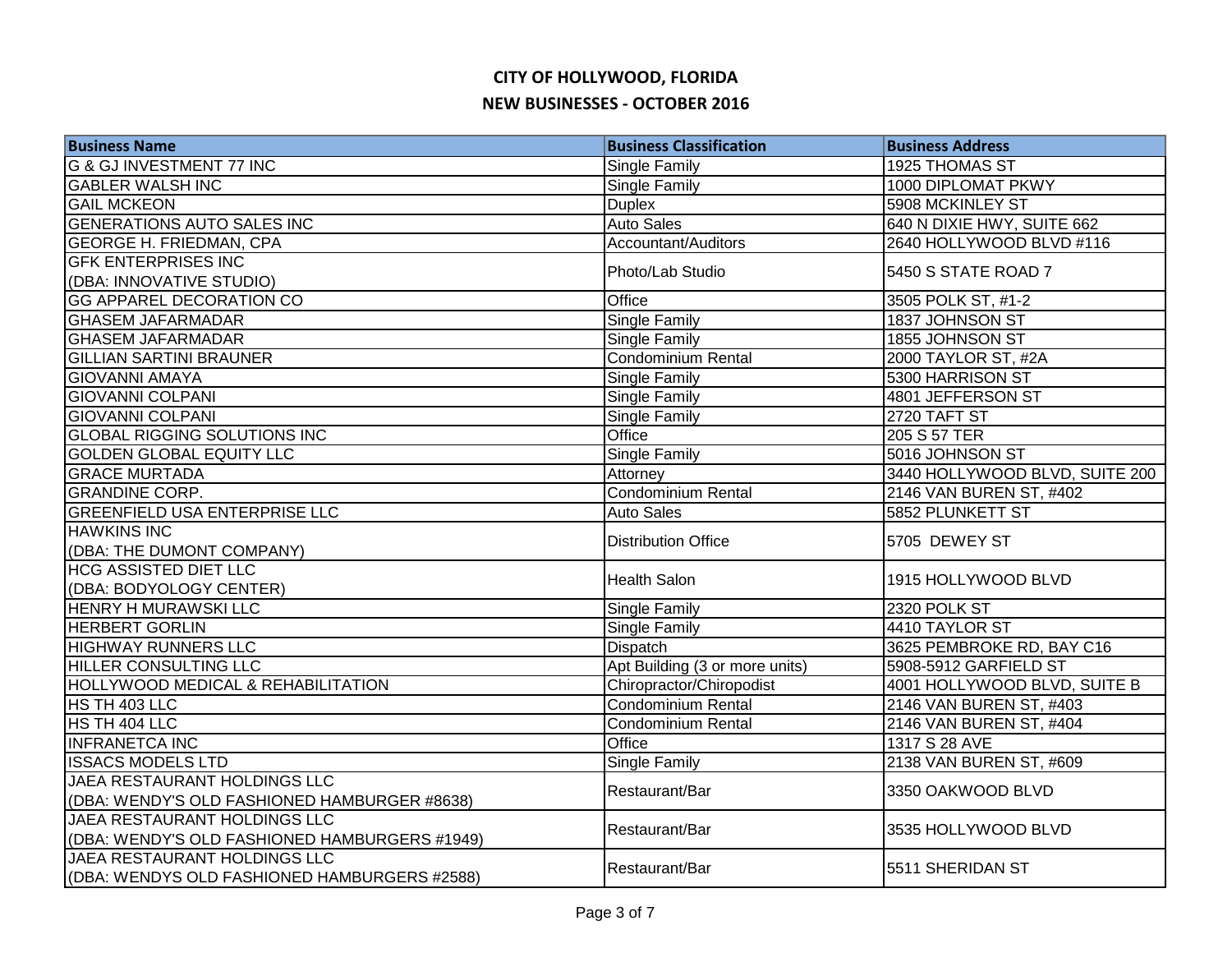| <b>Business Name</b>                     | <b>Business Classification</b> | <b>Business Address</b>        |
|------------------------------------------|--------------------------------|--------------------------------|
| JAY COHEN, MD                            | Physician                      | 4105 PEMBROKE RD               |
| JEAN & BROTHERS AUTO SALES, INC          | <b>Auto Sales</b>              | 640 N DIXIE HWY UNIT 696       |
| <b>JEAN CLAUDE CANTIN</b>                | Single Family                  | 2520 VAN BUREN ST, #9          |
| <b>JESUS CARPIO</b>                      | Dentist/Orthodontist           | 4700 SHERIDAN ST, STE #S       |
| (DBA: DENTAL DREAMS OF HOLLYWOOD)        |                                |                                |
| JHS AUTO SALES INC                       | <b>Auto Sales</b>              | 640 N DIXIE HWY, UNIT 700      |
| <b>JOHNY NJARAVELIL</b>                  | <b>Duplex</b>                  | 6301 MOSELEY ST                |
| <b>JOSE NOEL HERNANDEZ GARCIA</b>        | Single Family                  | 3912 N 30 WAY # A              |
| <b>JOSE VILLAREAL</b>                    | Single Family                  | 2142 VAN BUREN ST, #504        |
| <b>JOSE VILLAREAL</b>                    | Single Family                  | 2134 VAN BUREN ST, #307        |
| <b>JOSE VILLAREAL</b>                    | Single Family                  | 2138 VAN BUREN ST, #601        |
| <b>JOSE VILLAREAL</b>                    | Single Family                  | 2138 VAN BUREN ST, #602        |
| <b>JOSE VILLAREAL</b>                    | Single Family                  | 2138 VAN BUREN ST, #604        |
| <b>JOSEFINA PEREYRA</b>                  | Single Family                  | 6039 WILEY ST                  |
| JOSEPH COLPANI                           | Single Family                  | 1702 N 28 AVE, #5              |
| <b>JOSEPH COLPANI</b>                    | Single Family                  | 1606 N 26 AVE                  |
| <b>JOSEPH'S FLORIDA FENCING LLC</b>      | Office                         | 6404 FLETCHER ST               |
| <b>JUAN CALERO</b>                       | Single Family                  | 5311 HOLLYWOOD BLVD, #5311     |
| <b>JUAN CARLOS AVILA VALENCIA</b>        | Single Family                  | 1924 TAFT ST                   |
| <b>JULILE WRIGHT</b>                     | <b>Duplex</b>                  | 1312-1314 DEWEY ST             |
| <b>JUSTO GOMEZ</b>                       | <b>Condominium Rental</b>      | 2200 PARK LN, #115             |
| KBGLLC                                   | <b>Commercial Rental Units</b> | 2440 N 59 TER                  |
| <b>KAS HOLLYWOOD LLC</b>                 | <b>Commercial Rental Units</b> | 3700 WASHINGTON ST             |
| <b>KELLY PAYNE</b>                       | Single Family                  | 6711 SCOTT ST                  |
| <b>KRETA HOLDING, LLC</b>                | <b>Duplex</b>                  | 1815 DEWEY ST, #1-2            |
| <b>KTOTAM LLC</b>                        | Retail Store/Stock             | 3675 PEMBROKE RD               |
| LA CAZUELA INC                           | <b>Retail Store/Stock</b>      | 1940 N 30 RD, BAY 226          |
| <b>LAUREN MCENDREE</b>                   | Attorney                       | 3440 HOLLYWOOD BLVD, SUITE 200 |
| LAW OFFICES OF ALEX T BARAK, P.A.        | Attorney                       | 3900 HOLLYWOOD BLVD STE 101    |
| LEAF IT UP LLC                           | Internet Sales                 | 979 CAPTIVA DR                 |
| LEAF IT UP MEDSPA LLC                    | Physician                      | 979 CAPTIVA DR                 |
| LIBERTY INSURANCE UNDERWRITERS, INC      | Insurance Agency               |                                |
| <b>LILLIAN ALVAREZ</b>                   | Attorney                       | 6565 TAFT ST                   |
| <b>LIOR PERETZ</b>                       | Condominium Rental             | 4020 N HILLS DR, #32           |
| <b>LISA AURORA SACCO</b>                 | <b>Duplex</b>                  | 1400-1402 N 16 AVE             |
| LIVE TABLES ENTERTAINMENT & CATERING LLC | Artist                         | 2146 VAN BUREN ST, #401        |
| <b>LOLITA STEPHENS</b>                   | Single Family                  | 2716 TAFT ST                   |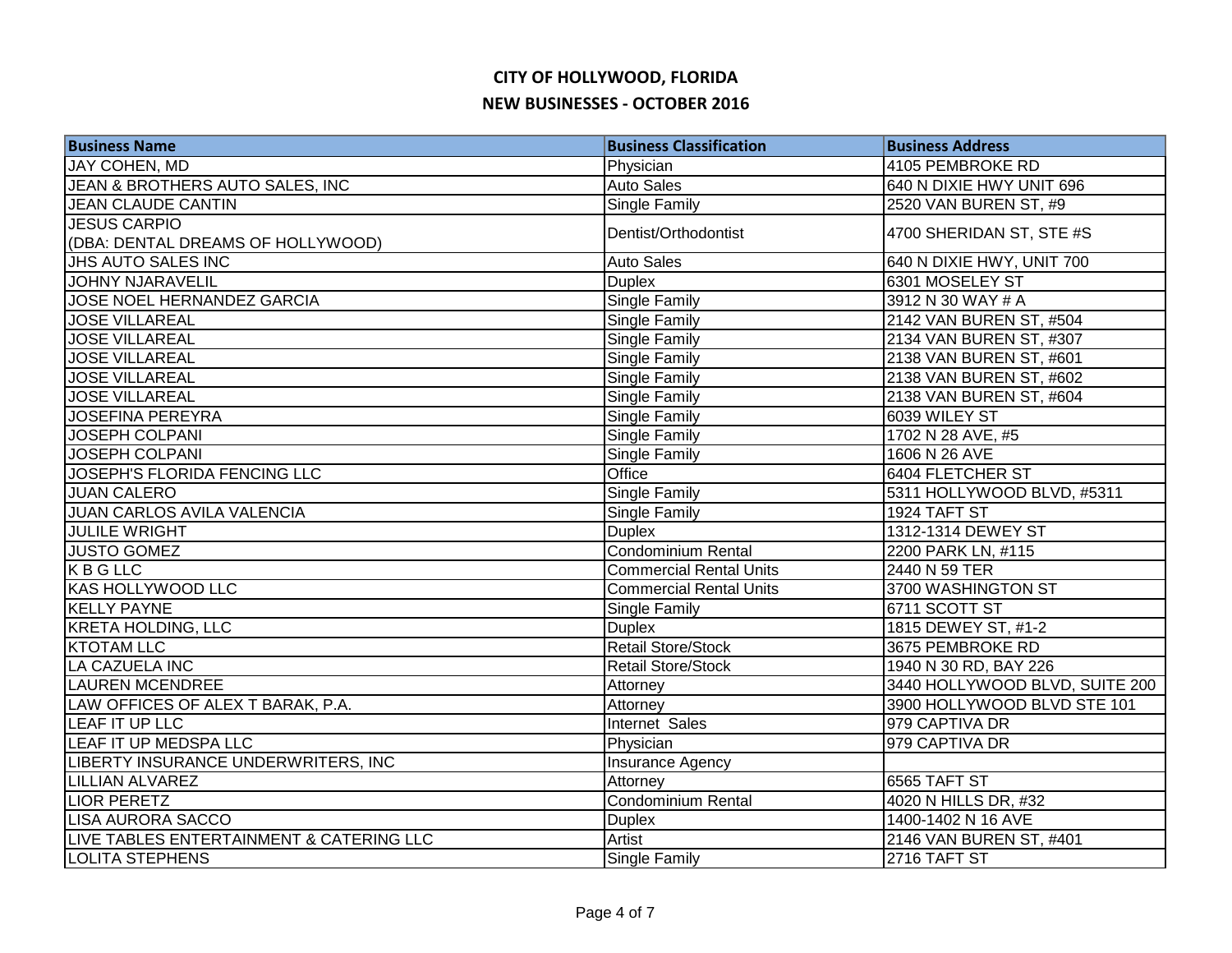| <b>Business Name</b>              | <b>Business Classification</b> | <b>Business Address</b>        |
|-----------------------------------|--------------------------------|--------------------------------|
| <b>LTW EVENTS LLC</b>             | Restaurant/Bar                 | 2029 HARRISON ST               |
| (DBA: LEONA'S PALACE)             |                                |                                |
| <b>LUZ DONADO</b>                 | Single Family                  | 2215 ROOSEVELT ST              |
| MARIA J SANSO                     | <b>Duplex</b>                  | 3220 N SURF RD, #1-2           |
| <b>MARILYN EISLER</b>             | Attorney                       | 4600 SHERIDAN ST, STE 303      |
| <b>MARITZA ARIAS</b>              | Condominium Rental             | 326 WILSON ST, #202            |
| <b>MARK GOLDSTEIN</b>             | Attorney                       | 3440 HOLLYWOOD BLVD, SUITE 200 |
| <b>MATTHEW ROGERS</b>             | Single Family                  | 2339 TAFT ST                   |
| <b>MATTHEW WEBER</b>              | Attorney                       | 3440 HOLLYWOOD BLVD, SUITE 200 |
| <b>MICHAEL T BLACK</b>            | Single Family                  | 6710 SCOTT ST                  |
| <b>MICHAEL T BLACK</b>            | Single Family                  | 6701 SCOTT ST                  |
| MIGUEL DIEZ                       | Single Family                  | 1542 GARFIELD ST               |
| <b>MIRTA DAVID</b>                | Home Health Care Agency        | 3115 LEE ST                    |
| (DBA: J & H SERVICE)              |                                |                                |
| <b>MIRTA OVIEDO</b>               | Single Family                  | 2131 WILEY CT                  |
| MONSTER CLOUD RE LLC              | <b>Commercial Rental Units</b> | 1117 S 21 AVE                  |
| MUNTAHA ENTERPRISE INC            | Cosmetologists/Facials         | 4921 SHERIDAN ST               |
| (DBA: ALMAS THREADING)            |                                |                                |
| <b>MVASS REALTY LLC</b>           | Single Family                  | 5303 HOLLYWOOD BLVD, #5303     |
| <b>NATALY CAFE LLC</b>            | <b>Retail Store/Stock</b>      | 1919 HOLLYWOOD BLVD            |
| (DBA: THE MACAROON FACTORY)       |                                |                                |
| <b>NETA LLC</b>                   | Condominium Rental             | 2138 VAN BUREN ST, #603        |
| <b>NEW HOPE REALTY LLC</b>        | <b>Broker/Real Estate</b>      | 1738 N 16 CT                   |
| <b>OGHOMESLLC</b>                 | Single Family                  | 1419 FUNSTON ST                |
| <b>OLSAK GROUP LLC</b>            | Single Family                  | 5317 HOLLYWOOD BLVD, #5317     |
| ORION VENTURE XII FLORIDA LLC     | <b>Commercial Rental Units</b> | 404 S 60 AVE                   |
| P & K AUTO SALES INC              | <b>Auto Sales</b>              | 640 N DIXIE HWY                |
| PABLO FRIED                       | Single Family                  | 3147 JOHNSON ST                |
| <b>PACER MARINE INC</b>           | <b>Retail Store/Stock</b>      | 3633 SW 30 AVE                 |
| (DBA: PACER GROUP)                |                                |                                |
| PARADISE NAILS SPA BY TKHOANG INC | <b>Beauty Parlor</b>           | 3259 HOLLYWOOD BLVD            |
| (DBA: PARADISE NAILS & SPA)       |                                |                                |
| PARIS FASHION HOLLYWOOD LLC       | <b>Retail Store/Stock</b>      | 1929 HOLLYWOOD BLVD            |
| PAVEMENT MARKING & SIGNS INC      | Office                         | 6450 HARDING ST                |
| <b>PBLRZ LLC</b>                  | Condominium Rental             | 2142 VAN BUREN ST, #502        |
| <b>PEAK WORLD LLC</b>             | Single Family                  | 1900 SCOTT ST                  |
| PETER SOLOMON DESIGN LLC          | Office                         | 2028 HARRISON ST, UNIT 104     |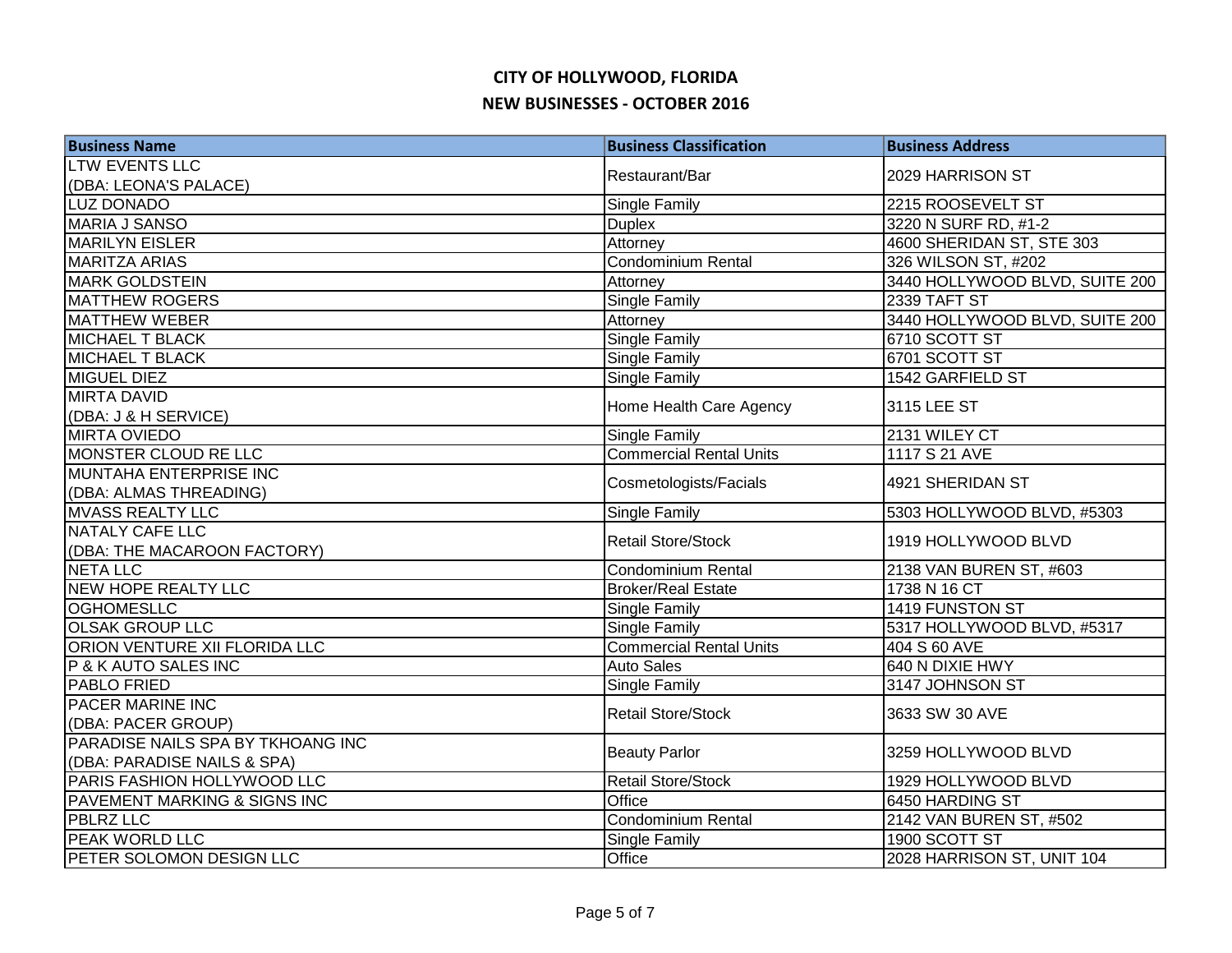| <b>Business Name</b>              | <b>Business Classification</b>     | <b>Business Address</b>        |
|-----------------------------------|------------------------------------|--------------------------------|
| <b>PFP INC</b>                    | Restaurant/Bar                     | 2751 S OCEAN DR                |
| (DBA: ACQUA BISTRO)               |                                    |                                |
| PROSTAR ENTERPRISES INC           | Single Family                      | 2110 ANTON TER                 |
| <b>PROSTAR ENTERPRISES INC</b>    | Single Family                      | 1951 POLK ST                   |
| <b>PURPLE FLAME LLC</b>           | Printer/Engraver/Lithograph        | 2028 HARRISON ST, SUITE 107    |
| (DBA: PURPLE FLAME LLC)           |                                    |                                |
| R.S. PARKING & VALET SERVICES INC | <b>Valet Parking</b>               | 1818 S YOUNG CIR               |
| <b>RETHA ANDERSON</b>             | Duplex                             | 1937 CLEVELAND ST              |
| <b>ROBERT DELGADO</b>             | Attorney                           | 4600 SHERIDAN ST, STE 303      |
| ROCKET 3, CORP                    | Gas/Convenience Store              | 6841 JOHNSON ST                |
| ROHANA MOTLEY, MD                 | Physician                          | 4105 PEMBROKE RD               |
| <b>SAMUEL KUGBEI</b>              | Attorney                           | 3440 HOLLYWOOD BLVD, SUITE 200 |
| <b>SEBAG SHAY</b>                 | Single Family                      | 4948 SW 33 AVE                 |
| <b>SEGA AMUSEMENT WORKS LLC</b>   | Auto Amusement Machine             | 301 S STATE ROAD 7             |
| <b>SHARON FERRY</b>               | Single Family                      | 6730 LEE ST                    |
| <b>SHARON FERRY</b>               | Single Family                      | <b>6741 LEE ST</b>             |
| <b>SHARON FERRY</b>               | Single Family                      | 6751 LEE ST                    |
| SOMETHING NICE TO EAT BISTRO LLC  | <b>Retail Store/Stock</b>          | 1940 N 30 RD, BAY # 238        |
| SOPHTWOOD LLC                     | Single Family                      | 2150 VAN BUREN ST, #TH104      |
| <b>SOPHTWOOD LLC</b>              | Single Family                      | 2142 VAN BUREN ST, #501        |
| <b>SOPHTWOOD LLC</b>              | <b>Condominium Rental</b>          | 140 S DIXIE HWY, #427          |
| <b>SORO GROUP LLC</b>             | Single Family                      | 6791 SCOTT ST                  |
| SOTOMAYOR SPA, CORPORATION        | <b>Retail Store/Stock</b>          | 1940 N 30 RD, BAY #106         |
| (DBA: SOPHIE'S HANDCRAFTS)        |                                    |                                |
| SPECTRUM ELECTRICAL SYSTEMS INC   | Contractor/Electrical              | 3500 N 28 TER                  |
| <b>STEPHEN J DALICK</b>           | <b>Duplex</b>                      | 1613 N 58 AVE                  |
| <b>STEVEN GANIM</b>               | Attorney                           | 4600 SHERIDAN ST, STE 303      |
| SUPER CHIMICHURRY EL MALECON CORP | Small Vendor/Mobile                |                                |
| SUPERIOR CONCRETE POLISHING INC   | <b>Janitorial Services</b>         | 3750 SW 30 AVE                 |
| T AND N RESIDENTIAL CARE LLC      |                                    | 900 N 24 AVE                   |
| (DBA: VICTORIAN MEADOWS ALF)      | <b>Residential Care Facilities</b> |                                |
| <b>THE LIBRARY LLC</b>            | Art & Craft Studio                 | 3625 PEMBROKE RD, C02-A        |
| THE SEALY GROUP INC               | <b>Auto Sales</b>                  | 640 N DIXIE HWY UNIT 684       |
| THE TYSON & FUZZY COMPANY, LLC    | <b>Commercial Rental Units</b>     | 1313 N FEDERAL HWY             |
| <b>T-MAC HOLDINGS, LLC</b>        | Single Family                      | 2647 LEE ST                    |
| T-MAC HOLDINGS, LLC               | <b>Vacation Rental</b>             | 2647 LEE ST                    |
| TRU BLUE GENERAL CONTRACTORS INC  | Contractor/General                 | 6400 PARK ST                   |
| TWINS AUTO SALES, LLC             | <b>Auto Sales</b>                  | 5714 PLUNKETT ST               |